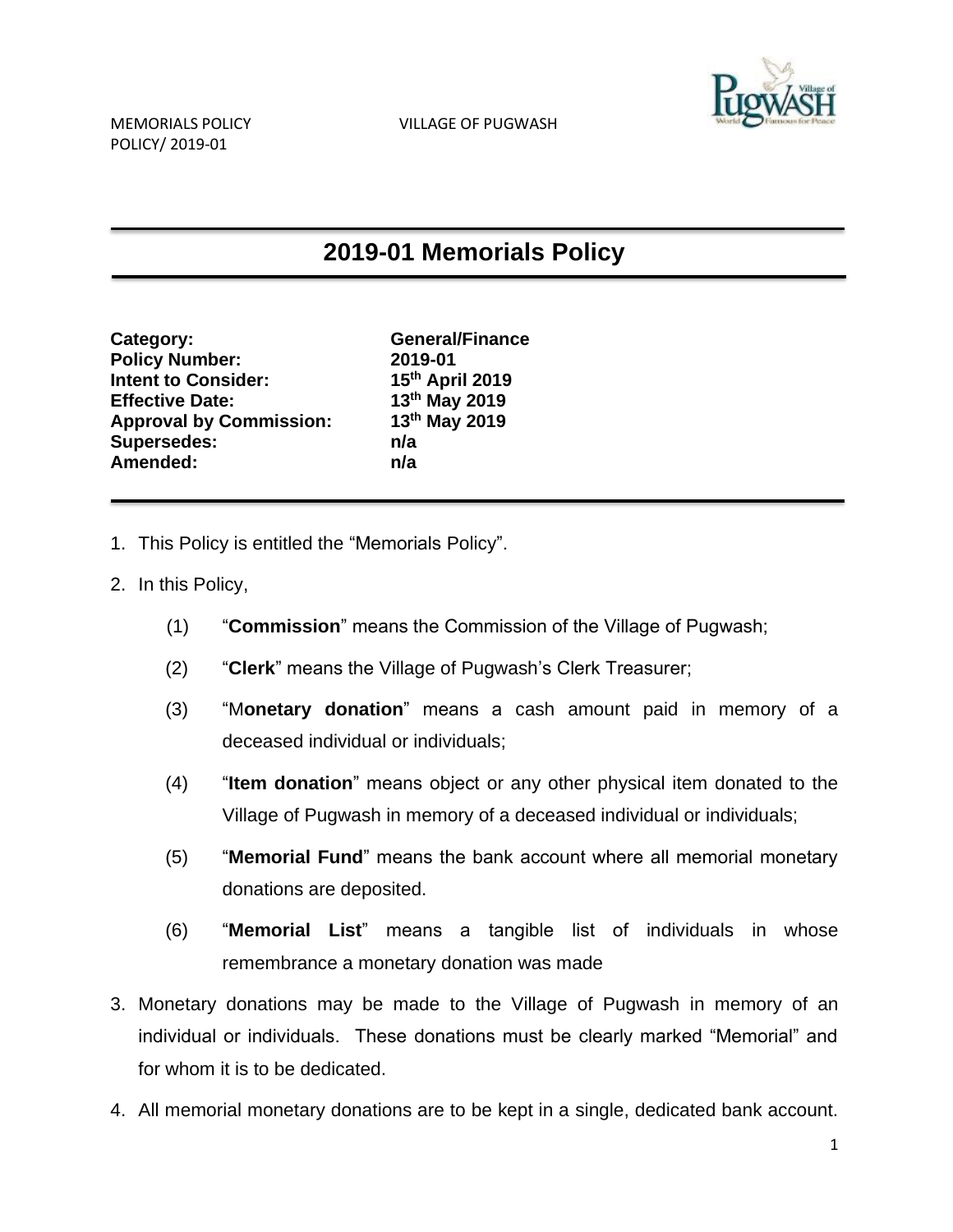

POLICY/ 2019-01

This shall be called the **Memorial Fund**.

- 5. These funds shall be used for capital purchases only.
- 6. These funds are not to be used for operational activities.
- 7. These funds are to be used for "Culture and Recreation" capital, tangible items.
- 8. These funds shall be dispensed at the full discretion of the Commissioners of the Village of Pugwash by majority. This can be done at an annual, regular or special meeting as needs arise.
- 9. A request from the public can be made for the fund to be used for the purchase of a particular tangible asset. This request must be in writing and sent to the Village Office at least one week before a meeting.
- 10.The Commission may consider the request. The Commission's decision may be made at that meeting or deferred to a later date. That decision shall be final.
- 11.The balance of the Memorial Fund shall be included in the Clerk's Treasurer's Report at regular meetings.
- 12.All Memorial Fund activity, including all capital asset(s) purchased, shall be reported at the Village of Pugwash Annual General Meeting.
- 13.An item may be donated to the Village of Pugwash in memory of an individual or individuals.
- 14.The Commission is not obliged to keep any item donated.
- 15.A **Memorial List** of those individuals in whose memory donations, monetary or tangible item, were made shall be kept on or in a property owned by the Village of Pugwash and at a place that is easily viewed by the public.
- 16.The Memorial List shall be kept up to date within four months of a donation made/annually.